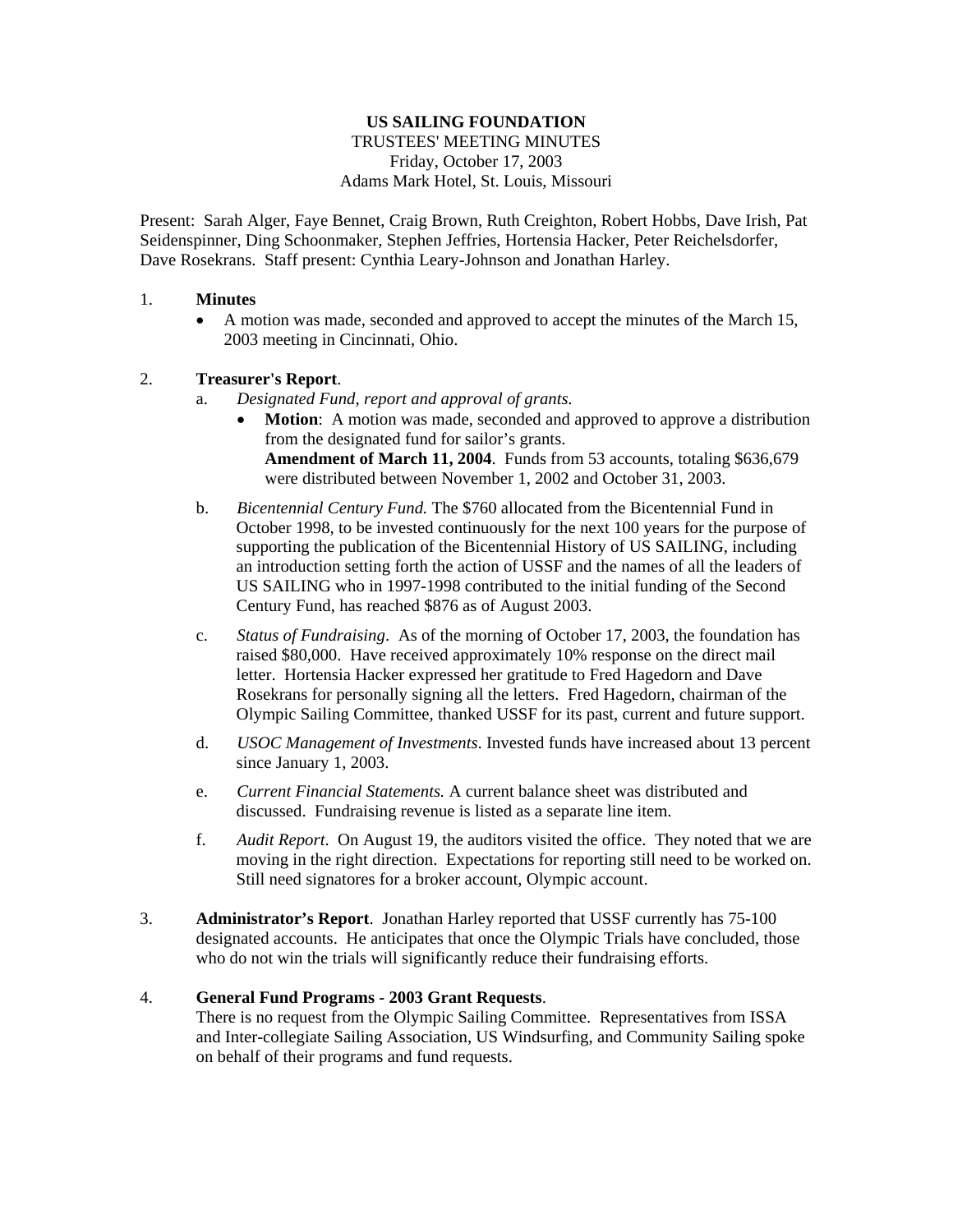- 5. **President's Report**. Robert Hobbs said that he has been very pleased to serve as president for the last several years.
- 6. **Election of Officers**. On behalf of the Nominating Committee, Dave Irish nominated the following slate:

Hortensia Hacker, President Faye Bennet, Vice President Stephen Jeffries, Treasurer Sarah Alger, Secretary

• **Motion**: a motion was made, seconded and approved to accept the slate of officers.

## 7. **Other Business**.

As the new President, Hortensia Hacker expressed her gratitude to Bob Hobbs for his work, and for asking her to get involved. He has been a great mentor and source of encouragement.

#### 8. **Executive Session.**

• **Motion**: a motion was made, seconded and approved to go into executive session. Discussion was held regarding the grant requests.

• **Motion**: a motion was made, seconded, and approved to adjourn from executive session.

# 9. **Grant Requests for FY2003**

• **Motion**: A motion was made, seconded and approved to grant \$10,000 for other Inshore Grant Requests.

| <b>NSPS</b>   | \$3,000 |
|---------------|---------|
| Wilson Trophy | \$3,000 |
| <b>ISSA</b>   | \$4,000 |

• **Motion**: A motion was made, seconded and approved that \$11,000 be withdrawn from the Schoonmaker Fund to support the designated 2003 Inshore Grant Requests for Classes.

| Optimist  | \$3,000 |
|-----------|---------|
| Snipe     | \$3,000 |
| Lightning | \$3,000 |
| Hobie     | \$2,000 |
|           |         |

• **Motion**: A motion was made, seconded, approved to approve a request of \$30,000 from the Schoonmaker Fund to help defray operating costs of the Olympic Trials at US Olympic Sailing Center, Inc. in Miami.

## 10. **Other Business**

Stephen Jeffries reviewed the bylaws and recommended updates (attached).

• **Motion**: a motion was made, seconded, and approved to recommend the bylaw changes to the members of the corporation.

Respectfully submitted,

Sarah J. Alger, Secretary